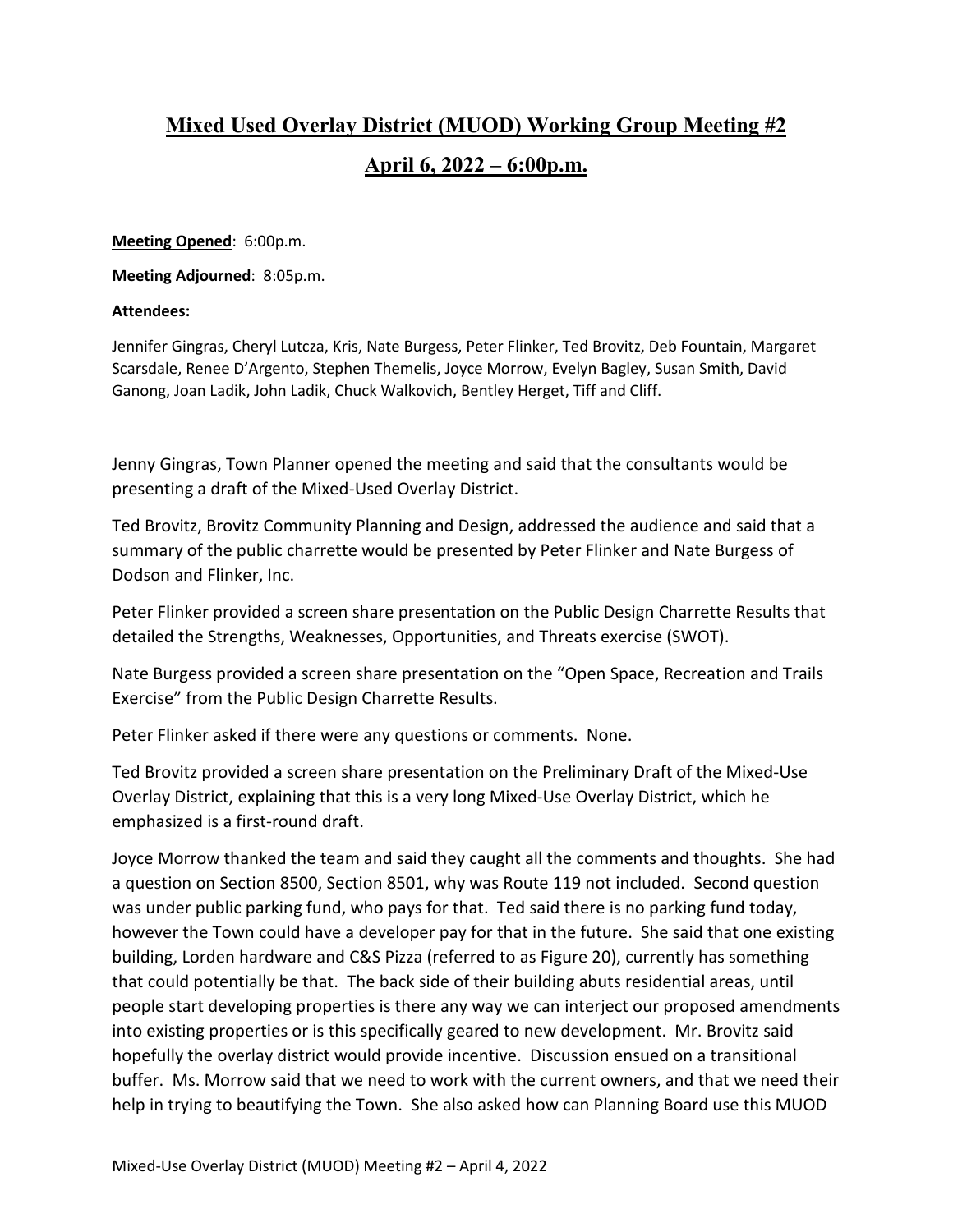to create some sort of ambience on structures that currently exist. Mr. Brovitz said it is up to the current owners to take advantage, or not, of the MUOD. Discussion ensued.

Mr. Themelis said he is trying to understand the Design Guidelines and will it overlap other areas or just be an umbrella over the MUOD. Mr. Brovitz gave some examples and said we are trying to create good quality development on smaller parcels. There is a lot going into this to guide the Planning Board when they are reviewing projects to help a developer to shape a good project. Mr. Themelis asked if Design Guidelines are enforceable by the Planning Board. Mr. Brovitz said when a Special Permit is involved, they can become standards, but there should be some flexibility allowed. Discussion ensued.

Renee D'Argento said we are trying to develop a cohesive theme, especially along Railroad Square, how can you incentivize individual business owners to participate in that theme and how do we accomplish that? Mr. Brovitz said it would happen incrementally, all we can do is provide some basic standards that reflect the character we are after and bolster that with the Design Guidelines and Standards. Some people will go forward, and some people will not. Discussion ensued. Mr. Brovitz said there will be public realm standards in the Design Guidelines, such as terraces, bike parking facilities, outdoor public dining, etc. Mr. Brovitz said that it would be great if the Town could get a large grant to do this. He did say that the Town has a narrow right of way and that Pepperell is a Complete Streets Community. Discussion ensued regarding streetscaping. Mr. Brovitz said the Town may have a good chance for a grant for Railroad Square. Discussion ensued. Ms. Gingras said that we did apply for a grant for that area, and we are waiting to hear on that grant.

Ms. D'Argento inquired about the height of buildings and 40-feet sounds reasonable, however 60-feet sounds unreasonable for Pepperell. Mr. Brovitz said that is a point of discussion for the Working Group. Ms. Gingras asked how many stories that would be. Mr. Brovitz said five to six stories, most likely five. Discussion ensued on heights of different story structures. Ms. D'Argento said she wouldn't want to see more than three stories. Discussion ensued on this topic. Nate Burgess suggested special exceptions on height could be made available for the mill site. Discussion ensued on varying sites in different parts of the MUOD regarding height variations. Mr. Brovitz said they could provide some examples. Discussion ensued on tree heights, having separate setbacks and heights for Railroad Square and the mill site.

Tiffany James asked about how the sidewalks work behind the cars parked in the diagram (referenced on Section 7, Structured Parking, on Page 23 of the draft MUOD). Mr. Brovitz gave an explanation of the diagram. Discussion ensued on this as well as concerns over lighting and signs. Ms. Gingras said that there is a Lighting Bylaw coming to Town Meeting in May 2022 and provided some insight into that. She said that the current Sign bylaw is pretty restrictive to what is allowed by right and anything outside of that requires a Special Permit from the Planning Board.